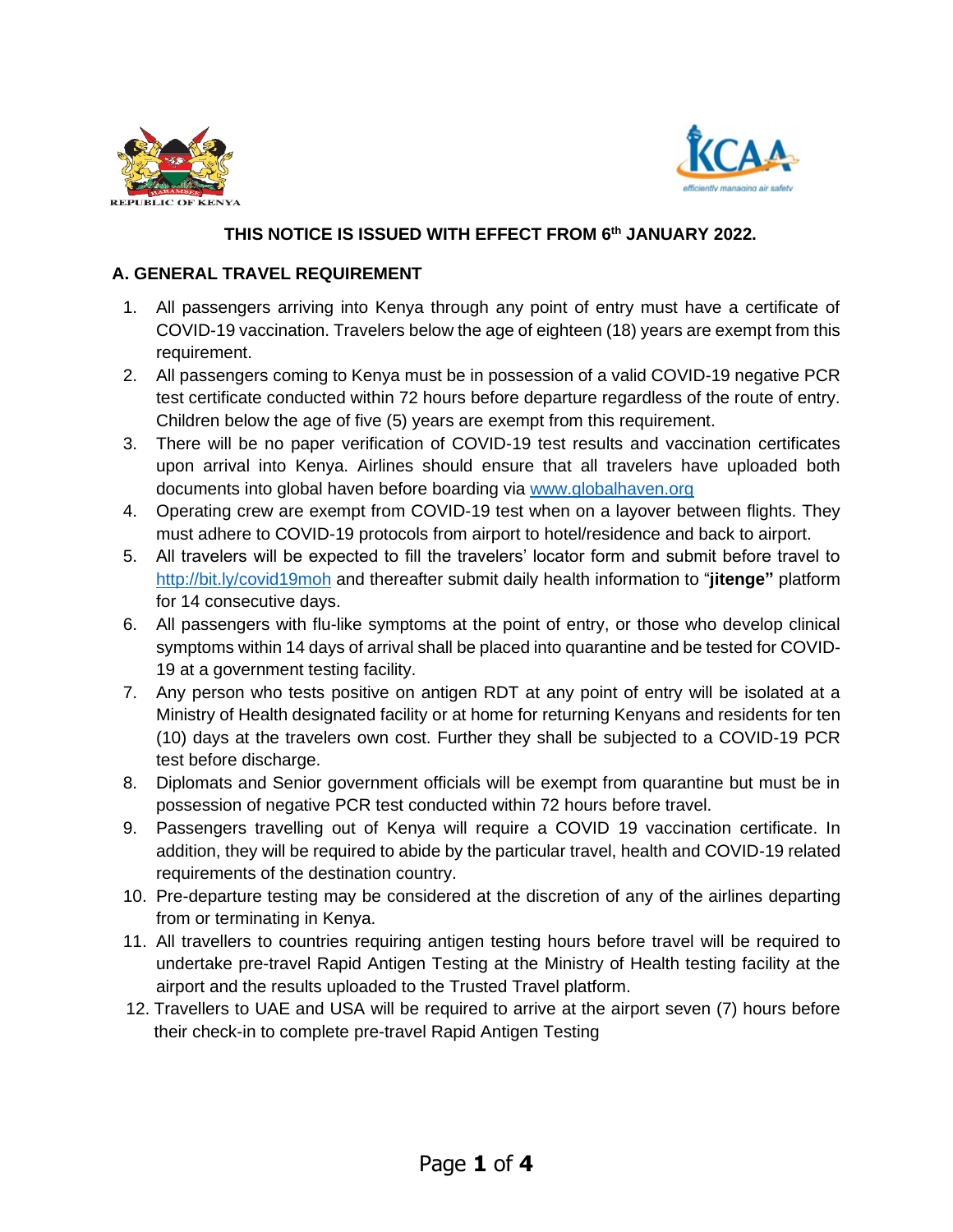## **B. ALL TRAVELERS ORIGINATING THEIR TRAVEL OR TRANSITING THROUGH THE FOLLOWING COUNTRIES WILL BE REQUIRED TO UNDERGO A FREE ARRIVAL RAPID ANTIGEN TEST AT POINT OF ENTRY.**

| 1) South Africa | 2. Botswana | 3.Zimbabwe | 4.Malawi      |
|-----------------|-------------|------------|---------------|
| 5. Eswatini     | 6.Lesotho   | 7.Namimbia | 8. Mozambique |
| 9. Zambia       | 10.Malawi   | 11.Ghana   | 12. Nigeria   |

This list of countries shall be updated periodically based on the evidence on the evolution of the variant globally.

## **C. TRAVELLERS FROM THE FOLLOWING APPROVED STATES AND TERRITORIES WILL BE EXEMPT FROM QUARANTINE. LIST UPDATED ON 21/12/2021.**

| 1. | Afghanistan        | Saba                |
|----|--------------------|---------------------|
| 2. | Albania            | 25. Bosnia and      |
| 3. | Algeria            | Herzegovina         |
| 4. | Andorra            | 26. Botswana        |
| 5. | Angola             | 27. Brazil          |
| 6. | Anguilla           | 28. British Virgin  |
| 7. | Antigua and        | Islands             |
|    | <b>Barbuda</b>     | 29. Brunei          |
| 8. | Argentina          | 30. Bulgaria        |
|    | 9. Armenia         | 31. Burkina Faso    |
|    | 10. Aruba          | 32. Burundi         |
|    | 11. Australia      | 33. Cabo Verde      |
|    | 12. Austria        | 34. Cambodia        |
|    | 13. Azerbaijan     | 35. Cameroon        |
|    | 14. Bahamas        | 36. Canada          |
|    | 15. Bahrain        | 37. Cayman Islands  |
|    | 16. Bangladesh     | 38. Central African |
|    | 17. Barbados       | Republic            |
|    | 18. Belarus        | 39. Chad            |
|    | 19. Belgium        | 40. Chile           |
|    | 20. Belize         | 41. China           |
|    | 21. Benin          | 42. Colombia        |
|    | 22. Bermuda        | 43. Commonwealth    |
|    | 23. Bhutan         | of the Northern     |
|    | 24. Bonaire, Saint | Mariana Islands     |
|    | Eustatius and      | 44. Comoros         |
|    |                    |                     |

45.Congo 46.Costa Rica 47.Croatia 48.Cuba 49.Curaçao 50.Cyprus 51.Czech Republic 52.Democratic Republic of Congo 53.Denmark 54.Djibouti 55.Dominica 56.Ecuador 57.Egypt 58.El Salvador 59.Equatorial Guinea 60.Eritrea 61.Estonia 62.Eswatini 63.Ethiopia 64.Faroe Islands 65.Fiji 66.Finland 67.France 68. French Guiana 69. French Polynesia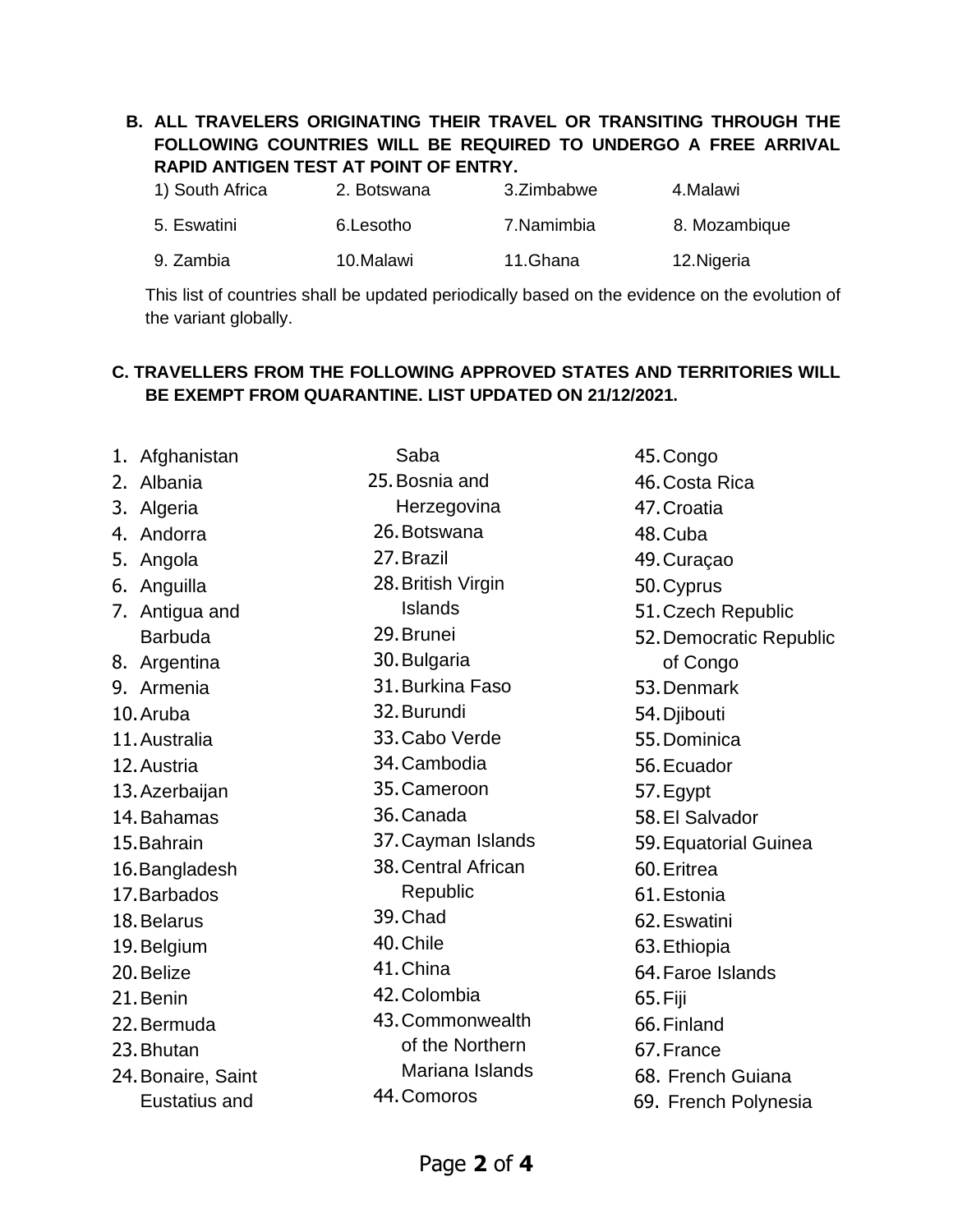| 70. Gabon   |                       |  |  |
|-------------|-----------------------|--|--|
|             | 71. Gambia            |  |  |
| 72. Georgia |                       |  |  |
| 73. Germany |                       |  |  |
| 74. Ghana   |                       |  |  |
| 75.         | Gibraltar             |  |  |
| 76.         | Greece                |  |  |
| 77.         | Greenland             |  |  |
| 78.         |                       |  |  |
| 79.         | Grenada<br>Guadeloupe |  |  |
| 80.         | Guam                  |  |  |
| 81.         | Guatemala             |  |  |
|             | 82. Guernsey          |  |  |
| 83.         | Guinea                |  |  |
|             | 84. Guinea-Bissau     |  |  |
| 85.         | Guyana                |  |  |
|             | 86. Haiti             |  |  |
|             | 87. Holy See          |  |  |
| 88.         | Honduras              |  |  |
| 89.         | Hungary               |  |  |
| 90.         | Iceland               |  |  |
| 91.         | India                 |  |  |
| 92.         | Indonesia             |  |  |
| 93.         | Iran (Islamic         |  |  |
|             | Republic of)          |  |  |
| 94.<br>95.  | Iraq<br>Ireland       |  |  |
| 96.         | Isle of Man           |  |  |
| 97.         | Israel                |  |  |
| 98.         | Italy                 |  |  |
| 99.         | <b>Ivory Coast</b>    |  |  |
| 100.        | Jamaica               |  |  |
| 101.        | Japan                 |  |  |
| 102.        | Jersey                |  |  |
| 103.        | Jordan                |  |  |
| 104.        | Kazakhstan            |  |  |
| 105.        | Kosovo                |  |  |
| 106.        | Kuwait                |  |  |
| 107.        | Kyrgyzstan            |  |  |
| 108.        | Lao People's          |  |  |
|             | Democratic            |  |  |
| 109.        | Republic<br>Latvia    |  |  |
|             |                       |  |  |

| 110. | Lebanon              |
|------|----------------------|
| 111. | Lesotho              |
| 112. | Liberia              |
| 113. | Libya                |
| 114. | Liechtenstein        |
| 115. | Lithuania            |
|      |                      |
| 116. | Luxembourg           |
| 117. | Madagascar<br>Malawi |
| 118. |                      |
| 119. | Malaysia             |
| 120. | Maldives             |
| 121. | Mali                 |
| 122. | Malta                |
| 123. | Martinique           |
| 124. | Mauritania           |
| 125. | Mauritius            |
| 126. | Mayotte              |
| 127. | Mexico               |
| 128. | Monaco               |
| 129. | Mongolia             |
| 130. | Montenegro           |
| 131. | <b>Montserrat</b>    |
| 132. | Morocco              |
| 133. | Mozambique           |
| 134. | Myanmar              |
| 135. | Namibia              |
| 136. | Nepal                |
| 137. | Netherlands          |
| 138. | New Caledonia        |
| 139. | <b>New Zealand</b>   |
| 140. | Nicaragua            |
| 141. | Niger                |
| 142. | Nigeria              |
| 143. | <b>North</b>         |
|      | Macedonia            |
| 144. |                      |
| 145. | Norway               |
|      | Occupied             |
|      | Palestinian          |
|      | territory            |
| 146. | Oman                 |
| 147. | Pakistan             |
| 148. | Panama               |
| 149. | Papua New            |
|      | Guinea               |

| 150. | Paraguay                        |
|------|---------------------------------|
| 151. | Peru                            |
| 152. | Philippines                     |
| 153. | Plurinational                   |
|      | <b>State of Bolovia</b>         |
| 154. | Poland                          |
| 155. | Portugal                        |
| 156. | <b>Puerto Rico</b>              |
| 157. | Qatar                           |
| 158. | Réunion                         |
| 159. | Republic of                     |
|      | Moldovia                        |
| 160. | Romania                         |
| 161. | Russian                         |
|      | Federation                      |
| 162. | Rwanda                          |
| 163. | Saint                           |
|      |                                 |
|      | Barthélemy                      |
| 164. | Saint Kitts and<br><b>Nevis</b> |
|      |                                 |
| 165. | <b>Saint Lucia</b>              |
| 166. | <b>Saint Martin</b>             |
| 167. | <b>Saint Pierre</b>             |
|      | and Miquelon                    |
| 168. | <b>Saint Vincent</b>            |
|      | and the                         |
|      | Grenadines                      |
| 169. | San Marino                      |
| 170. | Sao Tome and                    |
|      | Principe                        |
| 171. | Saudi Arabia                    |
| 172. | Senegal                         |
| 173. | Serbia                          |
| 174. | Seychelles                      |
| 175. | Sierra Leone                    |
| 176. | Singapore                       |
| 177. | Slovakia                        |
| 178. | Slovenia                        |
| 179. | Somalia                         |
| 180. | South Africa                    |
| 181. | South Korea                     |
| 182. | South Sudan                     |
| 183. | Spain                           |
| 184. | Sri Lanka                       |
|      |                                 |